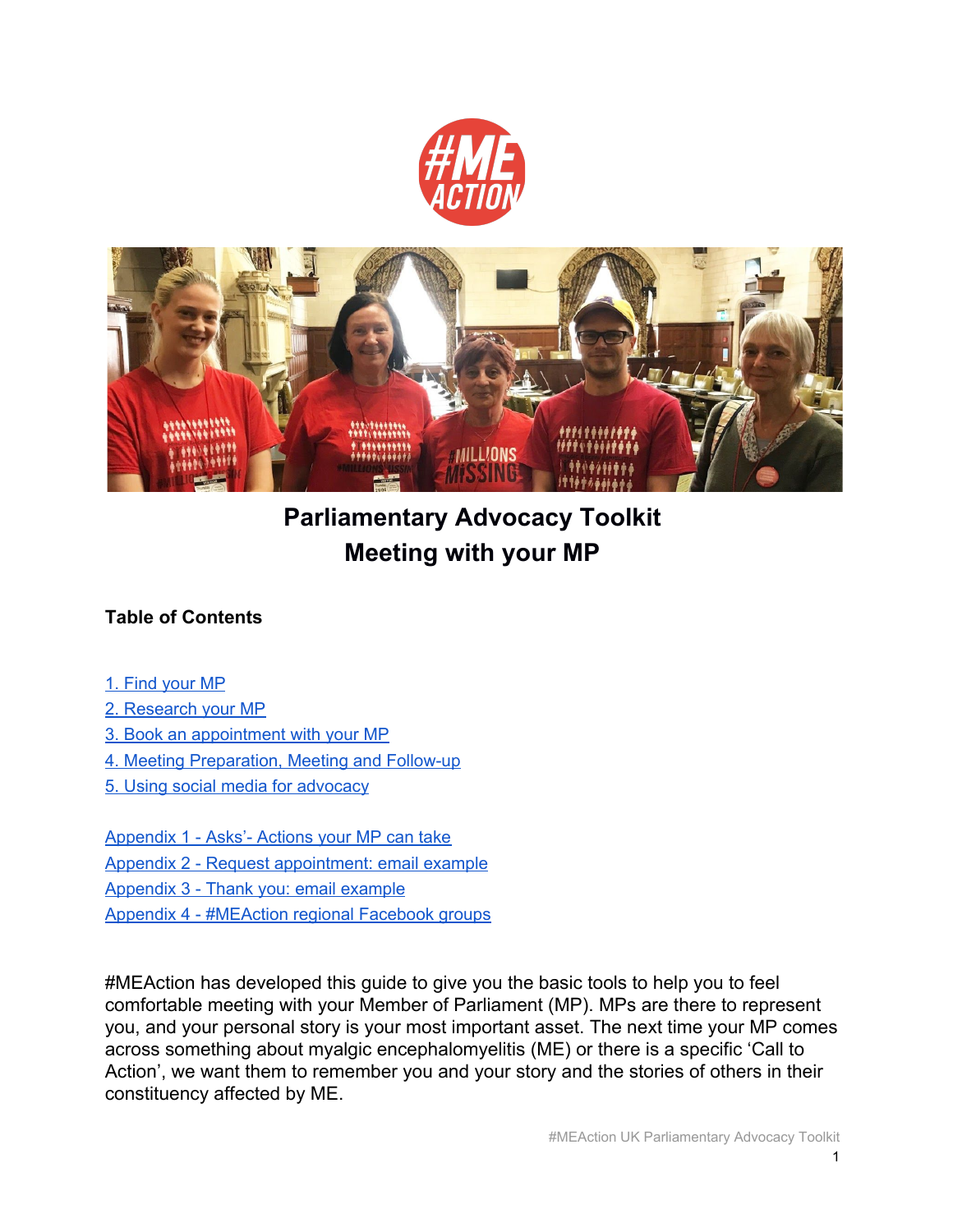Here we take you through 4 easy steps for meeting with your MP

#### <span id="page-1-0"></span>**1. Find your MP**

To find your MP's contact details, enter your postcode on the parliament website [here](https://www.parliament.uk/mps-lords-and-offices/mps/).

### <span id="page-1-1"></span>**2. Research your MP**

This step is optional, jump to the next stage if you have limited energy! Researching your MP will help you prepare for the meeting, as you can find out their interests and if they've previously spoken about ME.

i) The parliament [website](https://www.parliament.uk/mps-lords-and-offices/mps/) shows your MP's records on: select committees they are on/have been on, their written parliamentary questions, Early Day Motions they've signed, their voting record and spoken questions on Hansard (you can search the Hansard record using keywords).

ii) Have a look at your MP's website, Facebook or Twitter feed (find these [here](https://tweetyourmp.com/)). These will help you understand your MP's current priorities.

iii) [TheyWorkForYou](http://www.theyworkforyou.com/mps) provides an overview of your MP's voting record and registered interests.

iv) Ask your #MEAction regional Facebook group (see Appendix 4) for details on any previous support your MP has shown for our campaigns.

### <span id="page-1-2"></span>**3. Book an appointment with your MP**

MPs hold regular sessions called surgeries where they meet constituents to discuss issues relevant to them. Surgery dates are normally listed on your MP's website. You will usually need to book an appointment at one of these surgeries. Some MPs may be able to speak to you outside of their surgery times, and may agree to speak to you on the telephone or via Skype, or to visit you at home if you are unable to get to the surgery. If meeting MPs as a group, please be aware they may have a maximum number of people they see at one time.

i) **Use our email template [\(Appendix 2\)](#page-6-0)** to request a meeting with your MP. You must **provide your address, including your postcode,** as MPs are only required to respond to people who live in their constituency. You should alter the email template to explain any accomodations you need to ensure the meeting is accessible, including if you need to do it by phone/skype or at your own home.

ii) Follow-up a week later with a call to your MP's constituency office if you haven't received a response.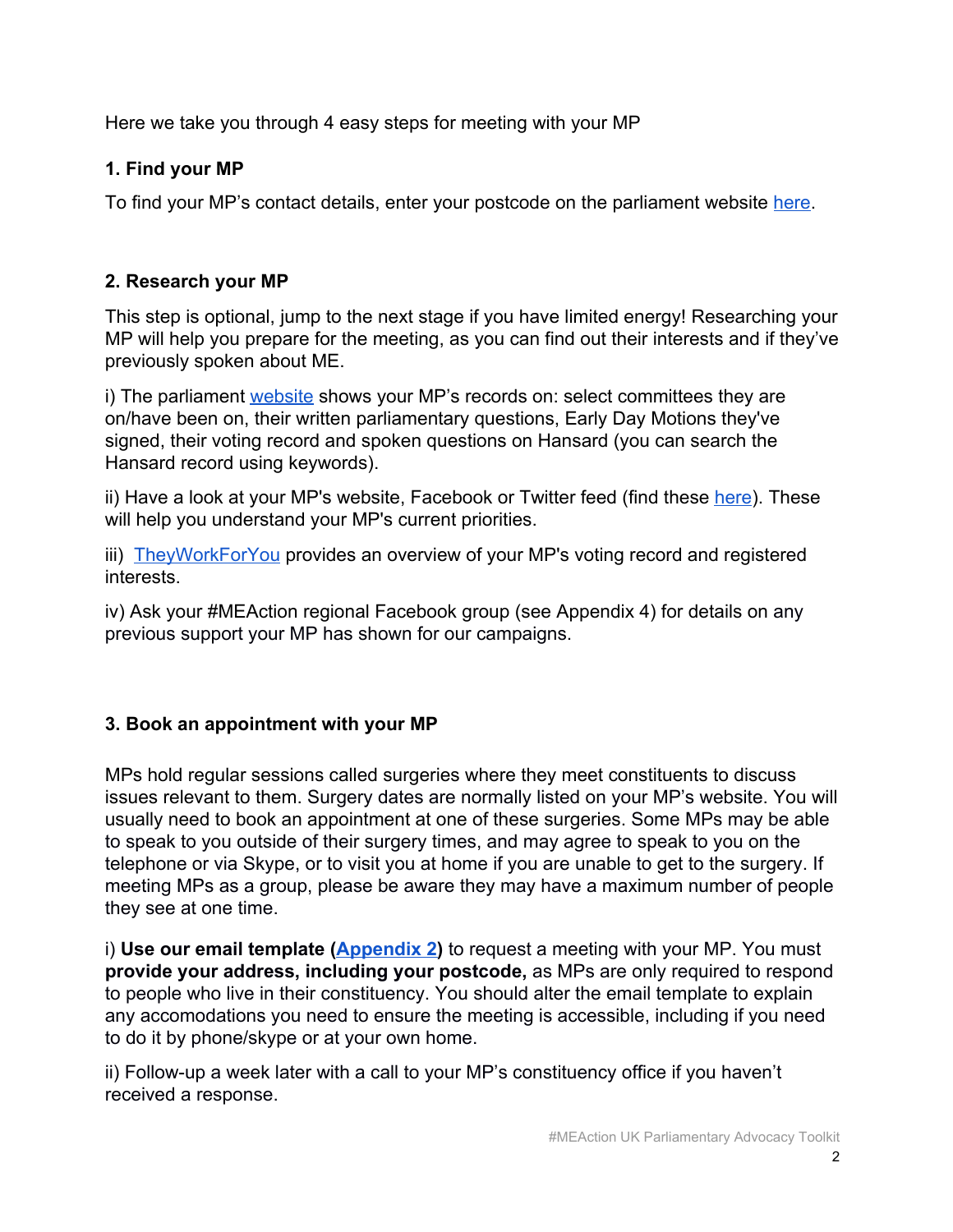#### <span id="page-2-0"></span>**4. Meeting Preparation, Meeting and Follow-up**

When meeting with your MP they will want to know: **What actions do constituents want me to take?** And **Why should I take action?**

#### Preparation

i) Write an email to your MP beforehand, outlining everything you want to say during your meeting. Include your 'Asks', what you'd like to discuss and factsheets/information about ME.

The 'Ask' is the action you are requesting the MP to take, and **we have provided examples in [Appendix 1](#page-4-0)**. These are general actions your MP can take in order to increase their knowledge of ME, which will make them more likely to support any specific future campaigns, such as a main chamber debate at Westminster. It's important to decide on which 1-2 Asks you will be putting to your MP.

ii) Explain brain-fog/cognitive impairment/sensory sensitivities. If you are writing to your MP in advance of the meeting you may find it useful to explain these things at this point. Do ask how long the appointment is likely to be and plan accordingly.

iii) Make a checklist of points you wish to cover to refer to during the meeting. **We have provided the key messages in [Appendix 1](#page-4-0)**.

#### Meeting

A good rule of thumb for a 15 minute meeting is:

- 5 minutes for introduction/basic facts
- 3-5 minutes for your personal story
- 5 minutes for the 'Ask' and closing

i) Take fact sheets/information about ME with you (find some [here\)](https://www.meaction.net/resources/#reports), leave these factsheets behind for MP.

ii) Tell your personal story. Succinctly describe your history and the impact ME has had on you and, as appropriate, loved ones. Given the time constraints, it's critical to stay focused and, as best as possible, relate your story to the Ask.

iii) Be very clear about the action that you want your MP to take (your Asks).

iv) Ask for a likely time frame within which these actions will be completed.

v) Ask to be kept informed of what action has been taken and copied in on any responses etc.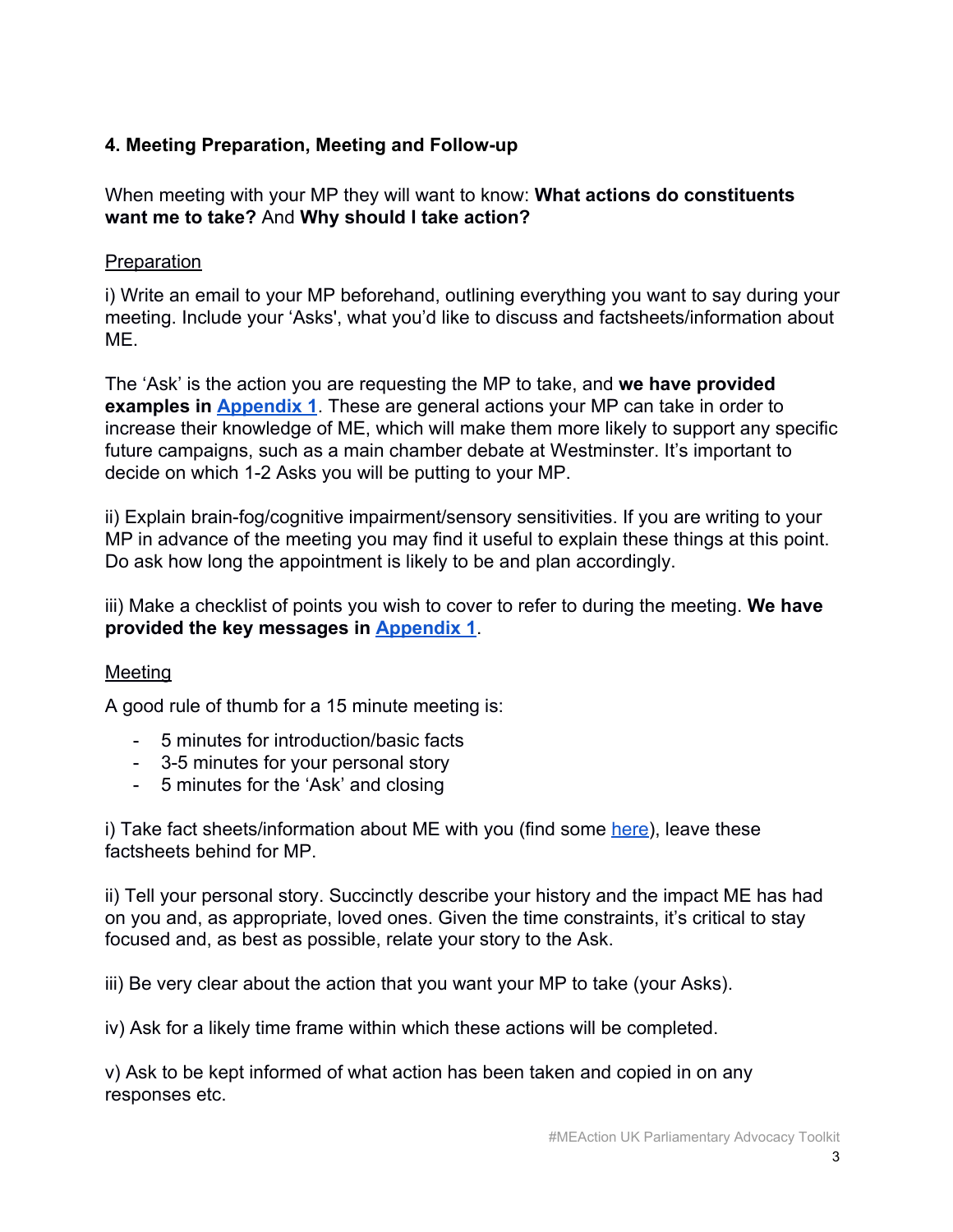vi) Take a photo with your MP to share on social media.

Be positive, and stay focused on your message. If your MP or their assistant says something offensive or inaccurate, gently correct them, i.e. let me explain why ME is not a matter of simply feeling sleepy at times, or forcing yourself to push through.

Don't be afraid to ask questions. Also, it's okay to say that you don't know the answer to their questions. Just say you'll get back to them with an answer. Email us at [uk@meaction.net](mailto:uk@meaction.net) if you need any assistance.

#### Follow-Up

i) Please fill out this [survey](https://docs.google.com/forms/d/e/1FAIpQLSfr4Meiv1iA1Kx1oboSBhnsMoqncEJ-arwMocjn8931FWA4Xg/viewform) to let us know who you are, who you met with, and what came out of the meeting. And let us know if you need help handling the follow-up or responding to questions. Please keep us updated on any information you receive which could be useful for campaigning.

ii) **Use our email template ([Appendix 3\)](#page-7-0)** to send a 'Thank you for meeting me email' a couple of weeks after the meeting. This also allows you to check on progress, if any has been made regarding your Asks.

iii) Even if you've been given a "no" to your Asks, stay in touch! It's important to make sure that your MP remembers you and knows that you are not going away. Send periodic emails to the office to keep the momentum going! A good excuse to email them is to include a recent article/news clip/scientific finding that you can tell them about.

iv) Write an article for your local newspaper about your meeting and include a photo from the meeting if you took one. (Email  $uk@measurement$  meaction.net if you'd like help with the article)

#### <span id="page-3-0"></span>**5. Using Social Media for Advocacy**

Social media is another critical tool you can use to influence MPs without having to leave your home! Learn about strategies for using Facebook, Twitter and Instagram - and what to us when - in order to reach your MPs.

Read the Social Media Toolkit [here](http://www.meaction.net/wp-content/uploads/2018/10/UK-SOCIAL-MEDIA-TOOLKIT.pdf).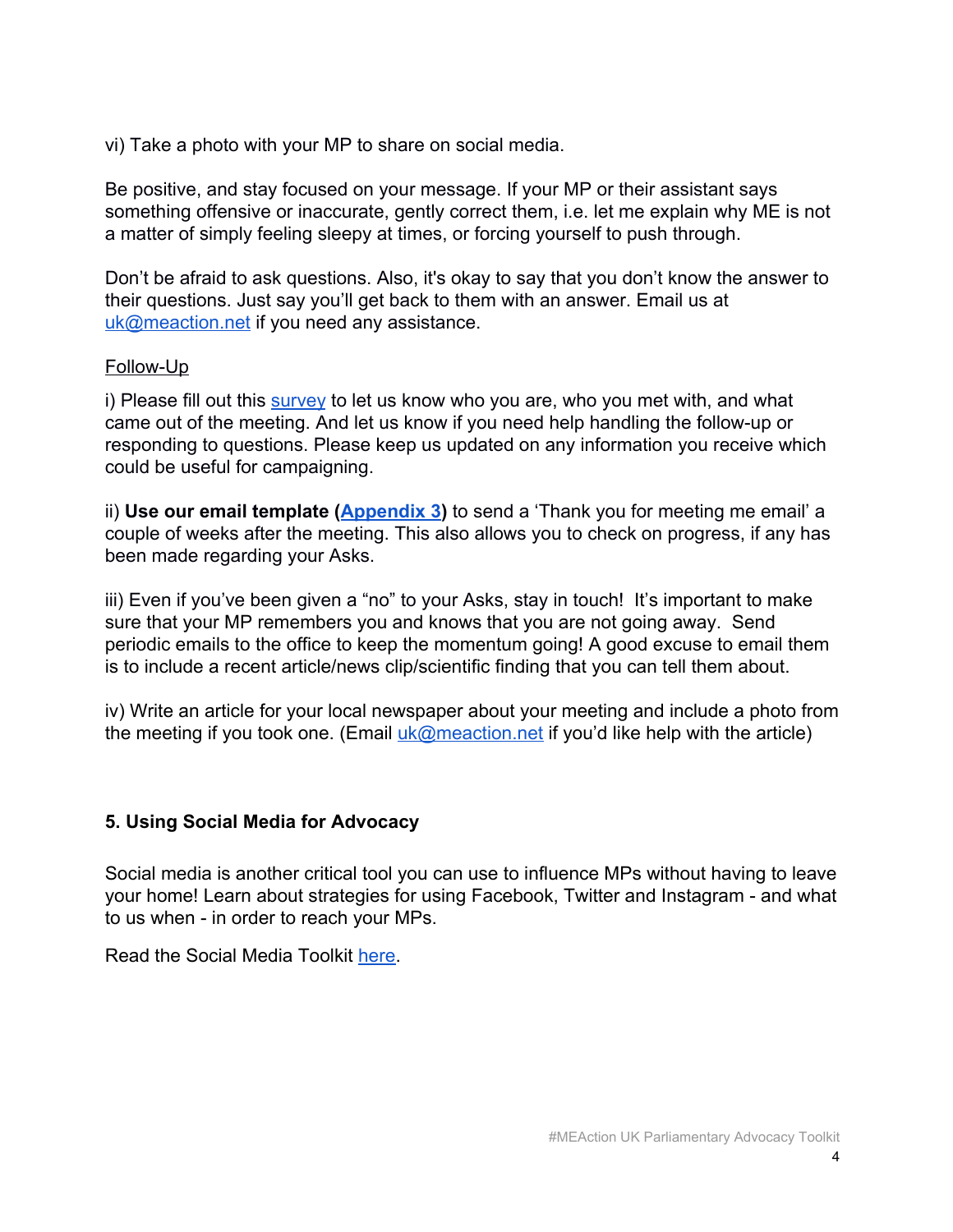## **'Asks:' Actions your MP can take**

- <span id="page-4-0"></span>● Watch Unrest on [Netflix,](https://www.netflix.com/title/80168300) [Amazon](https://www.amazon.co.uk/Unrest-Jennifer-Brea/dp/B075LS6ZTZ) Video, [Vimeo,](https://vimeo.com/ondemand/unrest) [Google](https://play.google.com/store/movies/details/Unrest?id=iTC0y4l1Jgc) Play or [iTunes](http://geni.us/Y4Nu).
- Read our ME fact [sheet](https://www.meaction.net/wp-content/uploads/2018/10/MEAction-UK-Factsheet.pdf) and the S4ME summary of the PACE trial [controversy](https://www.s4me.info/docs/PaceBriefing3.pdf).
- Watch Jen [Brea's](https://www.ted.com/talks/jen_brea_what_happens_when_you_have_a_disease_doctors_can_t_diagnose?language=en) Ted Talk.
- Issue a statement on social media in support of ME patients and biomedical research.
- Appear in a picture of the meeting to allow constituents to publicise the work being done.
- Pledge to support people with ME in parliament:
	- $\circ$  Agree to be notified of future EDMs and campaigns supporting people with ME
	- Write to the relevant minister
	- $\circ$  Ask a parliamentary question. A list of recently asked questions is [here.](https://drive.google.com/a/meaction.net/file/d/1ntzSxpOsFTZLxbgc-w7m-5-Az_me8JEg/view?usp=sharing) (If you'd like help thinking of a question prior to meeting your MP email us at [uk@meaction.net\)](mailto:uk@meaction.net)
	- Pledge to attend debates about ME
	- Sponsor a Ten Minute Rule Bill
	- Share information on ME with party colleagues and appropriate agencies

Give your MP the opportunity to choose which of the parliamentary actions suggested they are willing and able to do. You are of course free to make up your own Ask or to adapt an Ask to the specific interests/experience of your MP.

*N.b. Some MPs might suggest a meeting with CCGs or local health boards. This is a very demanding* activity on energy levels. If suggested and you feel unable to take part it is okay to say so, and to divert *attention back to the Asks above.*

### **Key points to discuss with your MP**

- 1. Immediate action must be taken to end the use of CBT and GET as treatments for ME. These treatments are based on [debunked](https://www.s4me.info/docs/PaceBriefing3.pdf) trials, are ineffective and potentially harmful, and contribute to the hostile environment of disbelief and neglect that people with ME encounter.
- 2. ME receives a tiny percentage of the research funding awarded to other chronic illnesses. For example, ME has been shown to be more disabling than MS and yet receives at least 20 times less research funding in the UK. We urgently need commitment to funding biomedical research commensurate with the disease burden, and to compensate for decades of under investment.
- 3. Commissioning bodies must ensure medical, welfare and care services are accessible to people with ME, specifically including home visiting for those who are severely affected. Twenty-five percent of patients are housebound or bed-bound, some of whom have been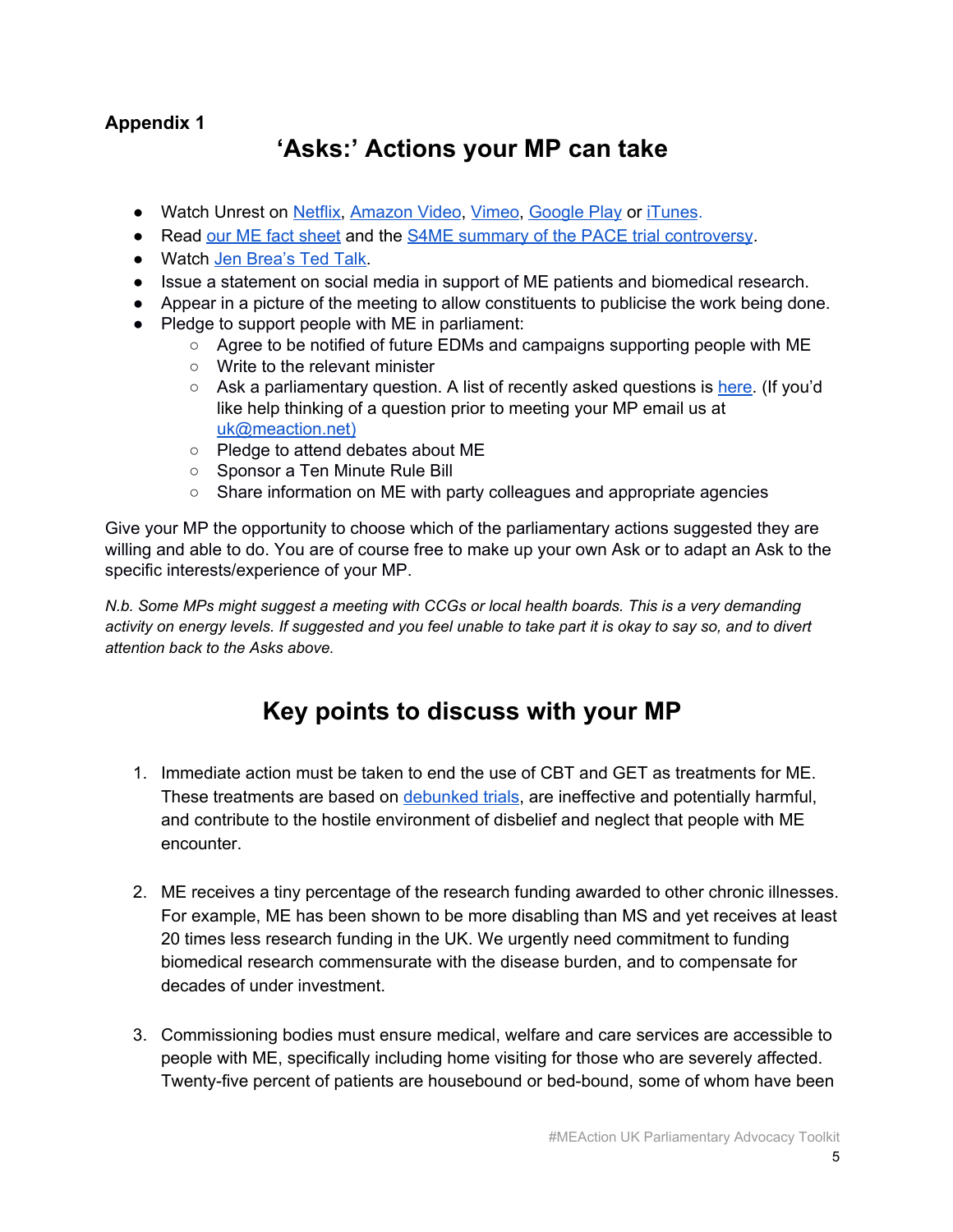that way for decades.

- 4. There are no universally effective treatment for ME, and GPs receive little or no training about the disease. Meanwhile, the National Academies of Science in the US has reported that people with ME have lower [quality](https://www.nap.edu/read/19012/chapter/1) of life measurements (pg. 1 and 31-32) than those with other disabling illnesses such as multiple sclerosis, heart disease, and end-stage renal disease.
- 5. Many patients report being *disbelieved* by their doctors. There is an urgent need to update training of GPs and medical professionals so that they are equipped with clear guidance on diagnosis of ME and appropriate management advice to reflect international consensus on best practices.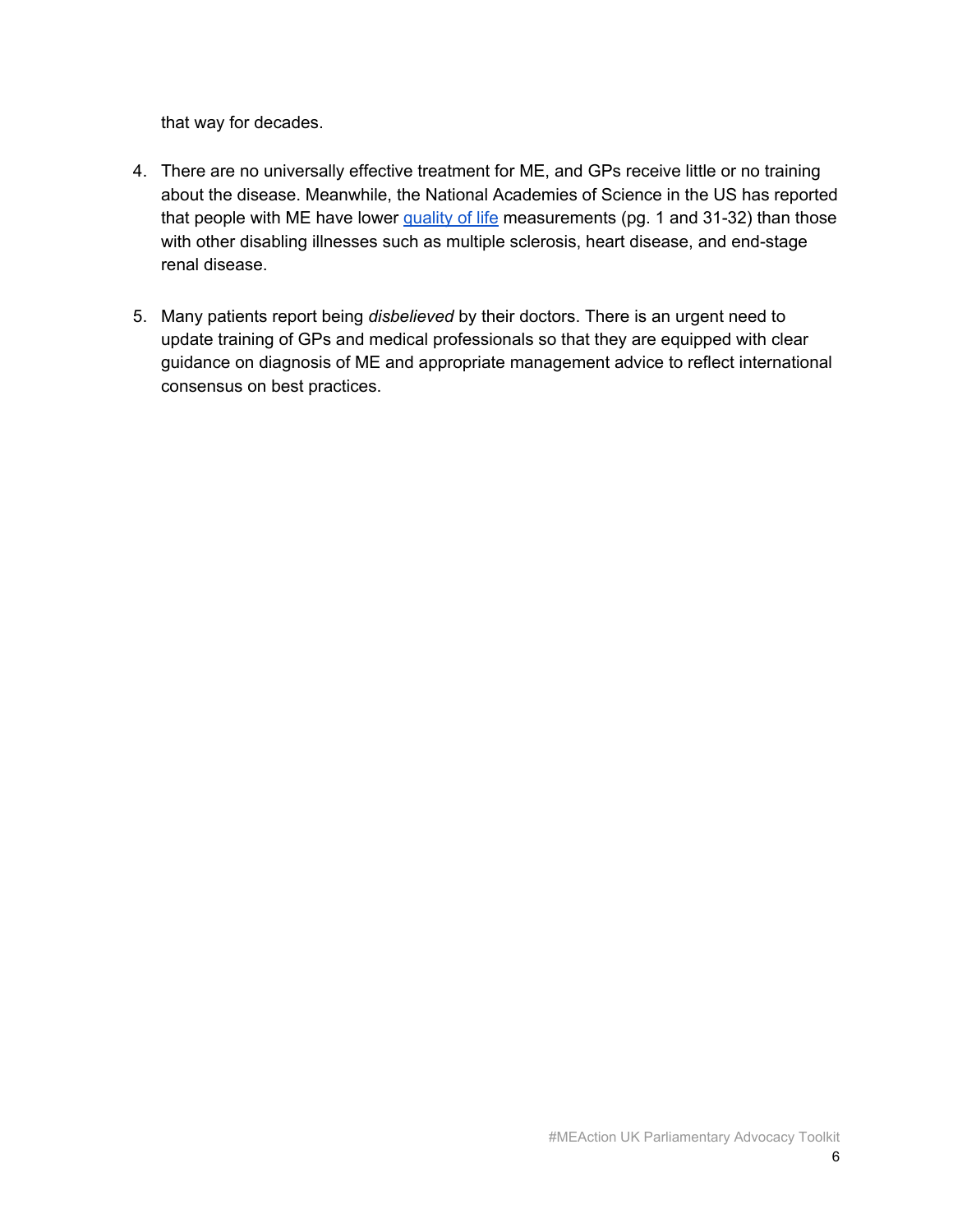### **Request an appointment: email example**

<span id="page-6-0"></span>This is a basic sample email. Feel free to alter it, but try to keep it short.

**Subject:** Request for Meeting Regarding Myalgic Encephalomyelitis (ME)

**Body:** Dear *[insert your MP's name]*,

My name is **the and I am one of your constituents**, my postcode is *finsert postcode]*. I have *[had ME/cared for someone with ME for ? years]*. Myalgic Encephalomyelitis (ME) is a complex, debilitating, and chronic disease affecting roughly 250,000 people in the UK. That equates to roughly 400 people within your constituency. ME causes profound neurological, immunological and metabolic dysfunction. Due to scarcity in biomedical research funding (the UK government currently spends approximately 50 pence per patient per year), there are no effective treatments available to people with ME from the NHS.

*[Add personal or local information that will help illustrate the issues you are concerned about. Make it as personal as you are comfortable with.]*

I would welcome the chance to meet with you to discuss the current situation for people with ME in your constituency, where we need to get to and what actions you can be taking. These include *[insert your 'Asks' here].* Please let me know when you are available.

Thank you for your attention,

*[Your Name] [Your Contact Information - contact phone number, address with postcode]*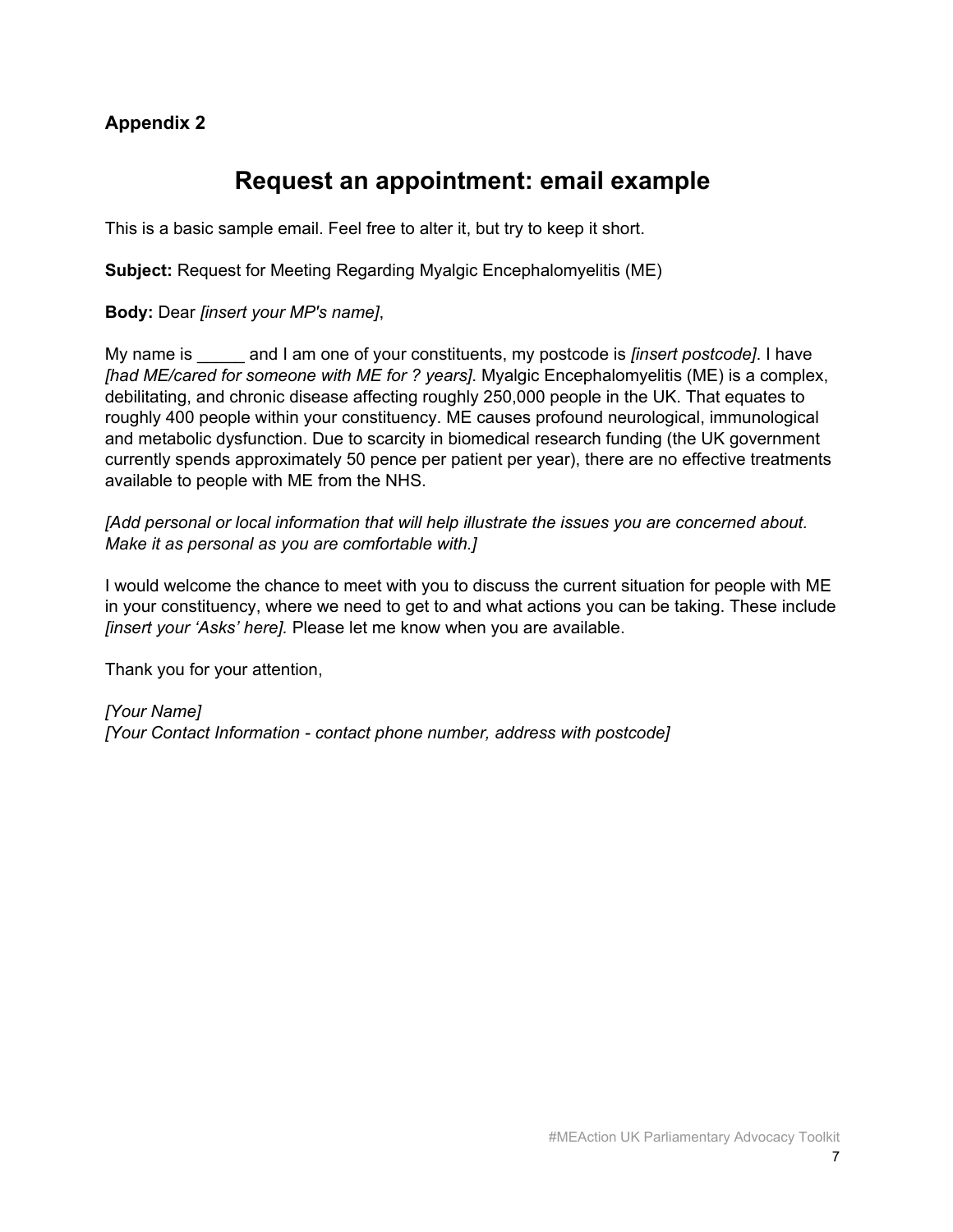### <span id="page-7-0"></span>**Thank you for meeting me: email example**

**Subject:** Thank You for Meeting about Myalgic Encephalomyelitis (ME)

**Body:** Dear *[insert your MP's name]*,

I am writing to thank you for meeting with me on *[insert the date of your meeting]* to discuss Myalgic Encephalomyelitis (ME).

We discussed *[insert a very brief summary of what you discussed]*.

I requested that you take the following actions:

- *[state the 'Asks' here, bullet points are good if there are more than one.]*

I appreciate your interest in this matter, and would be very grateful if you could keep me updated on any progress and developments with these actions.

Thank you for taking the time to meet with me and for your interest in this very important issue.

*[Your Name] [Your Contact Info - contact phone number, address with postcode]*